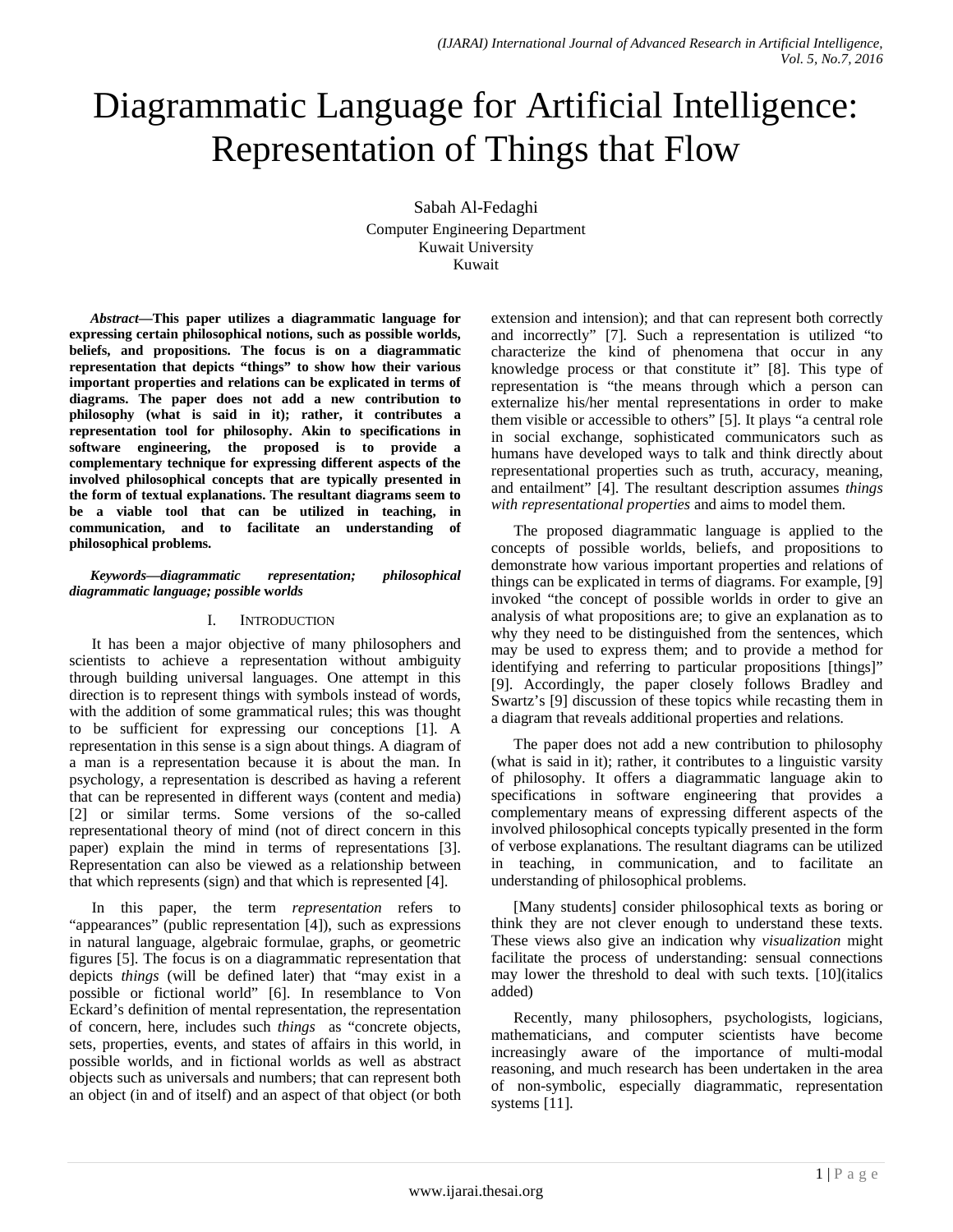Visualization techniques used in science and the arts for the advanced analysis of information and theories can and should be similarly used in the humanities. Within the discipline of philosophy, there are both the possibility and the necessity to examine and present ideas using visualization techniques. [12]

The proposed diagrammatic language has been researched and utilized in software engineering and in several other applications [13-18], and for the sake of a self-contained paper, it will be briefly reviewed in the next section. However, the illustrative example of the vision mechanism of humans given here is a new contribution.

#### II. FLOWTHING MODEL

The Flowthing Model (FM) is a representation tool of things that flow, *flowthings,* which are defined as what can be *created*, *released*, *transferred*, *processed*, and *received* in a *flow system* (see Fig. 1). Hereafter, flowthings may be referred to as *things*. As will be discussed later, the notion of *thing-ness* is wider than the notion of physical, mental, and abstract objects. A *no-thing* is that which is not created, processed, released, transferred, and received, as will be illustrated later.



Fig. 1. Flow system

The flow system is an abstract *machine* used to handle (change though stages) things from their inception or arrival to their de-creation or transmission to the outside. Its stream of flow is a lifeline for things. The stages in Fig. 1 can be described as follows:

**Arrive**: A thing reaches a new machine.

**Accepted**: A thing is permitted to enter a machine. If arriving things are always accepted, *Arrive* and *Accept* can be combined as a **Received** stage.

**Processed** (changed): The thing goes through some kind of transformation that changes it.

**Released**: A thing is marked as ready to be transferred outside of the machine.

**Transferred**: The thing is transported somewhere from/to outside of the machine.

**Created**: A new thing is born or appears in a machine.

FM also uses the notions of *spheres and subspheres*. These are the "worlds" of things and their flow machines. For example, the actual world is the sphere of all of that is really in it (a human is born, is processed [grows up], and moves from one subsphere to another). A thing is whatever *appears* in at least one sphere. Note that a sphere can be a thing (e.g., created, processed, …), e.g., the ship is a sphere of such things as sailors, shipments, supplies, … machines. Additionally, the ship is a thing that is created (constructed), processed, etc.

When FM represents a portion of reality, spheres, subspheres, flowthings, and triggering are associated with their identifiable counterparts in that portion of reality. Thus, we actually match elements of an FM representation with elements of the target domain. According to Frigg [19]:

A system is a "compact" and unstructured entity and we have to carve it up in order to impose a structure on it. Structures do not really exist until the scientist's mind actually "creates" them or, to put it in a less pretentious way, ascribes them to a system. More specifically, what we have to do is to identify a set of individuals, which can serve as the domain of the structure and then identify a set of relevant relations and operations on this set… Structures are not "ready-made" but result from a way of taking, or demarcating, the system. [Structure] is an imagined physical item, which is equipped with an exactly describable "inner constitution" consisting of a web of properties and their interactions. (Italics added)

The modeler perceived an unstructured reality and processed (carved up) it to trigger the creation of a structured version of reality, such as gazing at a cloud and seeing shapes in it.

*Triggering* in FM is the activation of a flow, denoted by a *dashed arrow*. It is a dependency among flows and parts of flows. A flow is said to be triggered if it is activated by another flow (e.g., a flow of electricity triggers a flow of heat) or activated by another point in the flow. Triggering can also be used to initiate events, such as starting up a machine (e.g., remote signal to turn on). Multiple machines captured by FM can interact by triggering events related to other machines in those machines' spheres and stages.

**Example**: Jin Ma et al. [20] proposed an adapted "Requirement–Function–Behavior–Principle" solution for aiding creative design activities during the conceptual design process. They analyzed the *vision mechanism of human* to produce summary diagram of functions that is shown in Fig. 2.

[The] human vision system, consists of the basic functions to form vision and the control functions to adjust definition and direction of vision. By processing the visual signal to form instructions to control the incident angle of light and the incident light intensity,... Jin Ma et al. [20]

Such a representation is expressed in a type of transitive verb + noun + complement and input/output flow. A function is discomposed into sub-functions: Adjust the focus, regulate the rotate angle, regulate the light intensity, …

The purpose of showing Fig. 2 is not to give a fair description of the diagramming method. Rather, the purpose is to display this form of representation that includes heterogeneous shapes. It is difficult to compare the figure with the corresponding FM diagram by listing different shapes and notations, the type of flows and arrows, etc.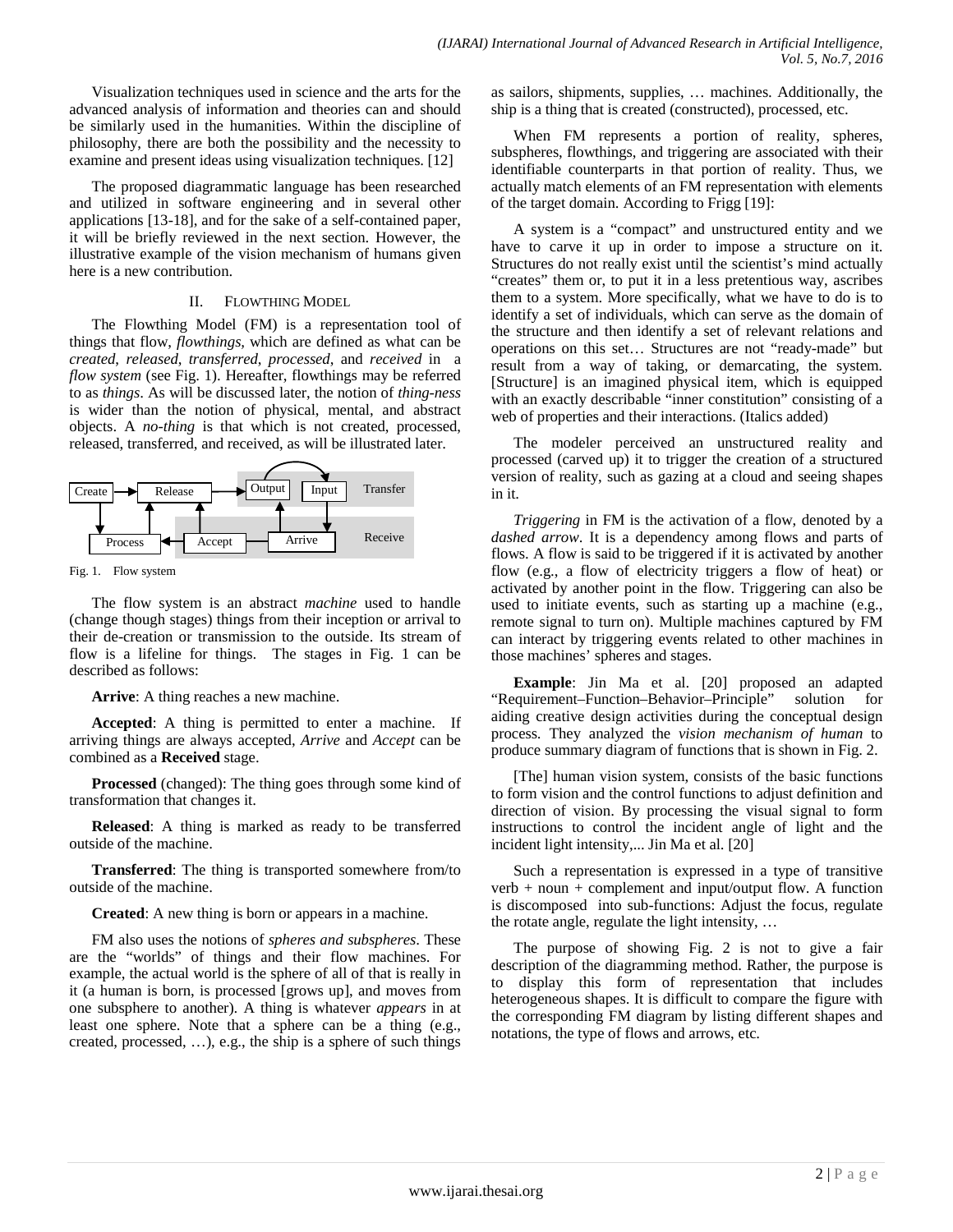

Fig. 2. "Whole flow path of the artificial vision system" (partial figure – re-drawn from Jin Ma et al. [20]



Fig. 3. FM representation of the artificial vision system

A more convenient way is to place the two diagramming representations side by side to contrast their features. Fig. 3 shows the FM diagram that corresponds to a simplified version of the involved system, as we understand it. First, data are generated (circle 1) via the sight of the window, and they flow to the eye (2), where they are received (3) and processed (4). Three types of processed data exist, each placed in a different box to emphasize the differences. According to our understanding, the received raw data trigger (5) the generation (6) of an image that flows to the brain (7), where it is processed (8). The process results in the creation of instructions for:

- Focusing the image (9) and/or
- Rotating the angle of the sight (10) and/or
- Regulating the light's intensity (11)

Then, the instruction(s) flow to the eye (12, 13, and 14), where it (they) is/are processed (15, 16, and 17) to trigger (18, 19, and 20) the creation and processing of the required eye movement (21, 22, and 23). This involves the processing of the incoming data (24, 25, and 26) to create a refined image (6).

From contrasting Fig. 2 and Fig. 3, such features as the heterogeneity of notions and the uniformity and systematization of each representation appear to be present.

#### III. EXPLORING FM REPRESENTATION

As mentioned previously, this paper focuses on a diagrammatic representation that that can stand for concrete objects in the actual world, in possible worlds, and in fictional worlds, as well as abstract objects. All such things as thoughts, beliefs, desires, perceptions, and imaging are represented as *flow things* that can be created, processed, received, released,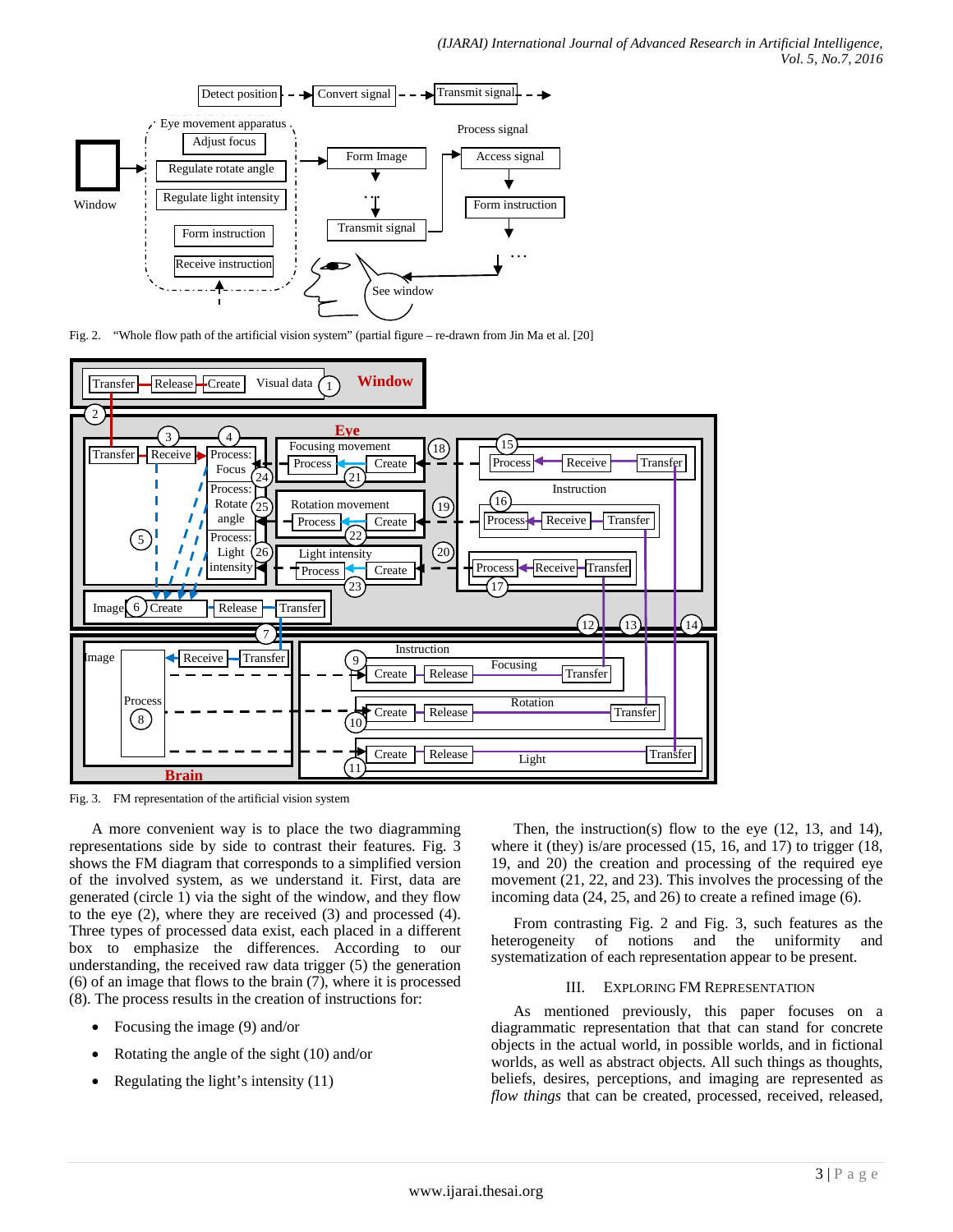and/or transferred. The resultant apparatus also depicts its dynamic trajectory during tits "life" through flow systems. This section explores a variety of these things.

# *A. Existence*

In Platonic realism, abstract things exist independently of human thinking. The actual world (sphere) is all that really exists: the universe as a whole [9]. An aspect of *eexistence* in FM can be modelled as a *Creation* machine in a flow system in a certain sphere.

Consider the status of things such as a *gold mountain*, which is not real (this example is from Hirst [21] in the context of discussing [22] ideas).

Note that the question is not about the concept or idea of the gold mountain and whether that exists; clearly, it does. But when we say that the gold mountain is 1000 meters tall, we aren't just talking about an idea; it is not the idea that is 1000 meters tall but the alleged thing that the idea is about. [21]

*Golden mountain* is represented in Fig. 4. There is *gold*, and there is a *mountain*. There is also a *golden mountain*, but it does not exist (has no *Create* stage) and receives the property (has the property) of receiving (being filled by) gold.

The same representation can be used for the classical example of a *round square* as shown in Fig. 5. Note that these diagrams are shown to demonstrate that they express the involved notions diagrammatically without any attempt here to discuss the philosophical issues involved with them.

## *B. Existence, propositions, and sentences*

Propositions are things that are expressible by sentences (e.g., strings of symbols) [9]. Thus, the sentence *Fido slept on the mat* is a *thing* that can be created (meaning: there's a sentence), processed (e.g., it is made bold), released, transferred, and received. The *referred to* (e.g., my dog) Fedo is also a (physical) *thing* that can be created (e.g., born, appears in the current presentation), processed (e.g., cleaned), …. Additionally, the "meaning" of the sentence is a *thing* that can be created, processed, …. For example, *Fido slept on the mat* (the sentence) is created by me, released, transferred, and received by my wife, who processed it to create her understanding of some cause, say, of the dirt on the mat. In this case, the meaning is: *At a previous time, my dog, Fido, was received on the mat and then released and transferred from the mat*. Accordingly, all of these things—the sentence, (physical) Fido, and meaning—are *represented* not as mere things but also with their *flow* among creation in processing, releasing, transferring, and receiving *states*. These five "flow stoppages in flow (*stages*)" come inevitably with a *thing*.

In Fig. 6, the left diagram represents that Fido *exists* where Fido is represented by the outer box and the stage *Create*, and that means that *There exists Fido* is a *thing* in this presentation. In *reality*, Fido appears without the *tag* Create (exists) because the *mere appearance* of Fido as a physical object, toy, picture, concept, or character in a story implies it exists in that context *as a thing*. In a *representation*, this has to be specified explicitly.

In the right diagram of Fig. 6, Fido appears to be a *thing* that flows through *stages* to the mat, assuming it was created previously. The point is that a *thing* always appears in at least one flow stage. The diagrammatic representation refers to the *referent* and its flow in the given sphere (*contexts* of flow).

In Fig. 7, a *Unicorn* does not exist in the actual world (no creation stage), but it exists in Greek methodology, which is in the actual world.



Fig. 4. Golden mountain as a non-existing sphere



Fig. 5. Round square as a non-existing sphere



Fig. 6. The thing Fido and possible flows



Fig. 7. Non-existence sphere and Unicorn as a thing

The sphere is the background (the frame) where things appear, e.g., painting appears on the surface of a paper and a sound "appears" in air, etc. Accordingly, Fig. 7 (left) says that the *Unicorn* sphere appears in the sphere of the actual world but it does not exist (no *Create* stage). That is, it is nothing in the actual world. A non-existent sphere is similar to the outer sphere mentioned previously: It has no stage. When a critic talks about the *depth* of a painting, he/she is talking about the non-existence sphere. It is *the between-the-words* sphere, which has no *thing*. In the right diagram of Fig. 7, the unicorn is a thing created in Greek methodology. Note that the actual world and Greek methodology spheres are things. An existing sphere can be, in its turn, a thing (e.g., created, processed, …).

# *C. Attributes*

In FM, the so-called "attribute" is a *thing*, e.g., "the Rose is red" is expressed diagrammatically as the sphere *Rose*, which receives the (flow) Red thing as shown in Fig. 8. The diagram expresses that in some sphere (e.g., actual world – the outer box), there exists (created) a rose that is red. That is, in the sphere under the *process of representation*, there is the sphere *Rose* (also a thing since it has the *Create* stage) that gets the *thing*'s Redness. It is assumed that the outer sphere includes a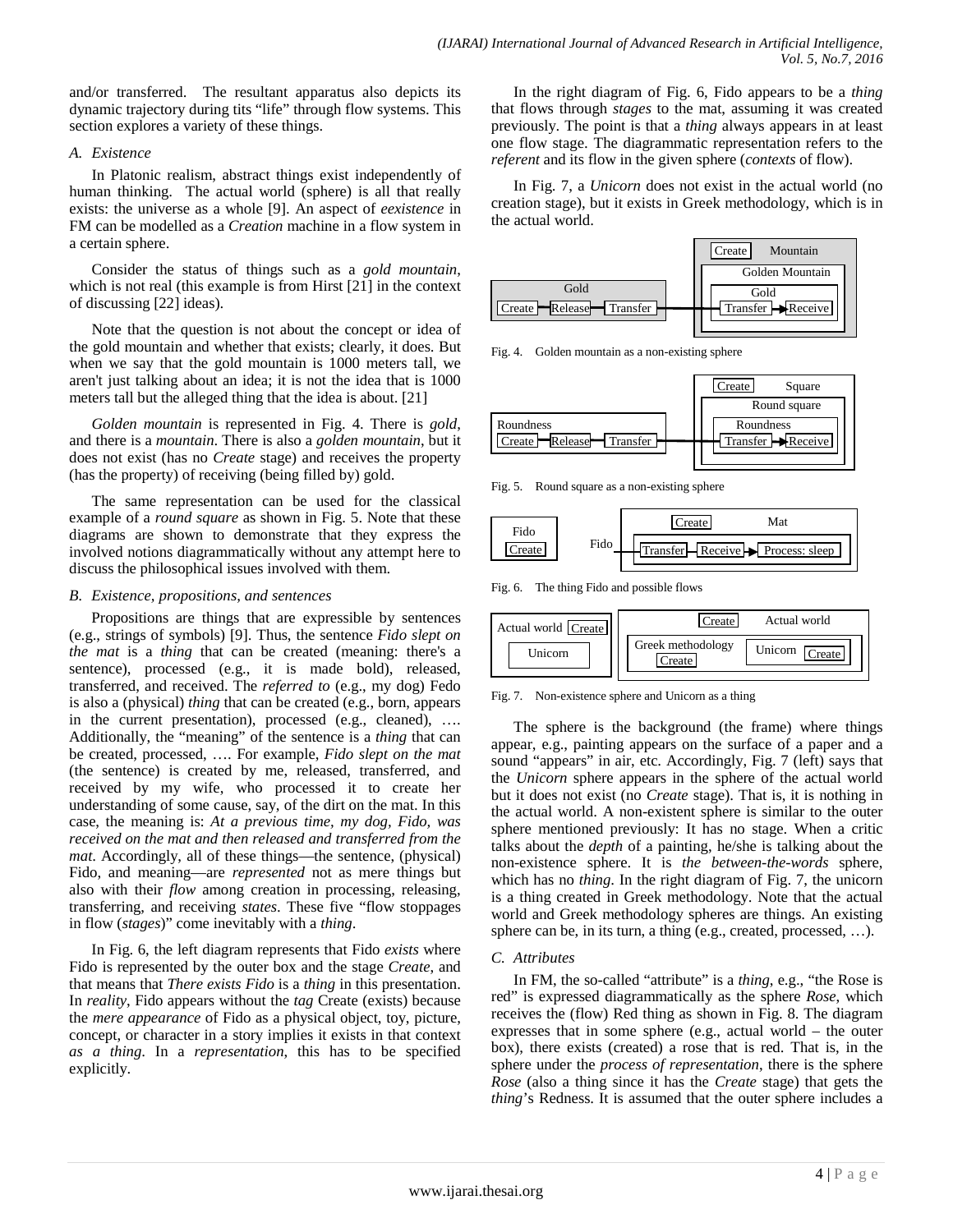subsphere that creates Red(ness). For simplicity's sake, when appropriate, the outer sphere (box) will not be drawn  $-$  Fig. 9 (as we did in the diagrams of the subsection *A. Existence*). This outer sphere "exists" *by representation* (it appears in front of our eyes); hence, it is not necessary to insert the *Create* stage in it. The outer sphere is just a canvas where a painter creates his/her painting, but the canvas is not part of the painter's creation. It is "the spatial aspect …that provides the raw material for the creation and transformation of diagrams" [23].

Fig. 10 shows a sphere of a red rose and red car. For simplification purposes, the boxes of the subspheres' Red(ness) in *Car* and *Rose* (bold circumstance) may be eliminated.

Fig. 11 shows two worlds (drawn as ellipses for illustrative purposes), one with red roses and the other with black roses.

Fig. 12 shows that the *black rose* is fiction in the actual world (which is, by assumption, the background of the figure).

## *D. Beliefs*

According to Bradley and Swartz [9], the term *belief* is ambiguous in terms of (a) the state, act, or disposition of believing, and (b) that which is believed.

Suppose John Doe believes himself to be ill… In such a case we would be asking about John Doe's *state of belief* (or, as some would say, his "act of believing"). His belief, in this sense of the word…, is something which may *arise* at a specific moment of time and persist through time; it may be brought about or caused by some other event or state of affairs, e.g., by his having eaten too much. [9] (italics added)

Fig. 13 shows the FM representation of this state of belief. States of affairs are obtain (ON) or not (OFF) [24]. Thus, a state is either belief or non-belief. Its creation (1), as in the left diagram of Fig. 13, occurs due to *illness* (2), which is processed (takes its course) and, in turn, is triggered (3) by something. On the other hand, its creation, as in the right diagram, is triggered by something without one's actually being ill. Thus, a state may or may not have a content (illness).



Fig. 8. The sphere *Rose* receives the Red *thing*



Fig. 9. Simplification of Fig. 8



Fig. 10. The spheres of Red *Rose* and Red *Car*



Fig. 11. Two worlds, one with red roses and the other with black roses



Fig. 12. A black rose is one of things in this world, but it does not exists (no *Create* stage)



Fig. 13. Two situations that may create State of belief

On the other hand we may distinguish the content of his belief, that which he believes. It is this latter feature which may occur in *other persons' beliefs* as well. Although no other persons can have John Doe's belief in the sense that their acts of believing cannot be the same act as John Doe's, what they believe, viz., that John Doe is ill, may be shared both by them and John Doe. In this second sense of "belief, the sense in which we talk of what is believed ..., a belief may be shared by many persons. [9] (italics added)

Fig. 14 shows the representation of this case. An actual illness (content) (circle 1) triggers a belief (2) in John Doe. Process (3) means that the illness has taken its course. Thus, the occurrence (creation, existence) of an illness (sooner or later) triggers (4) the generation (5) of an illness sign, which is communicated (flow) to others (6). Processing such a sign (7) triggers (8) the belief in any other person that John Doe is ill.



Fig. 14. Sharing belief

The total picture would be further fixed if we introduce truth values as shown in Fig. 15. The belief sphere (circle 1) includes the belief itself (2), its truth value (3), the illness (4), and its truth value (5). Note that the belief (1) is in John Doe,